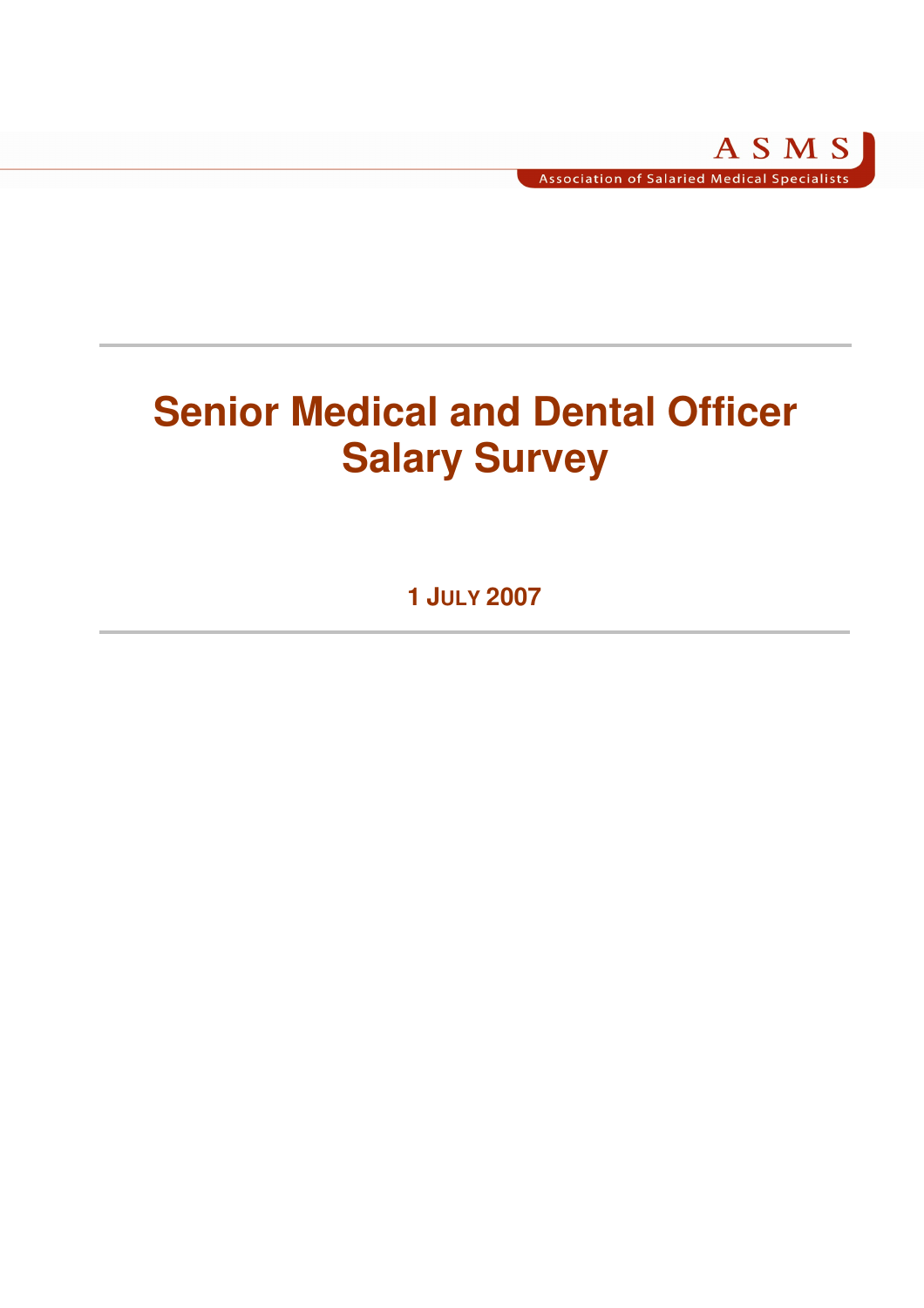# **Senior Medical and Dental Officer Salary Survey**

**1 JULY 2007** 

This is the Association's 14<sup>th</sup> survey of full time equivalent (FTE) salaries for senior medical staff at district health boards and their predecessors. Employers were asked for the number of staff on the base salary steps of the scale in the collective agreement covering senior medical officers as at 1 July 2007. The survey reports on FTE base salaries. It does not take into account:

- hours worked in excess of 40 hours per week (i.e. those hours recognised through job sizing);
- the availability allowance; or
- any other special enhancements.

It is a count of where doctors covered by the DHB MECA negotiated by the ASMS are on the salary scales.

The information supplied by DHBs was on 2894 specialists (804 females and 2090males) and 474 medical and dental officers (222 females and 252 males).

In 2001 we asked for a breakdown by gender for the first time. In the past some DHBs have not been able to supply the information in that form. This is the third year where a gender breakdown has been universally available. The results are set out in Tables 3.1 and 3.2, and 4.1 and 4.2 which show the distribution of males and females in each DHB by salary step.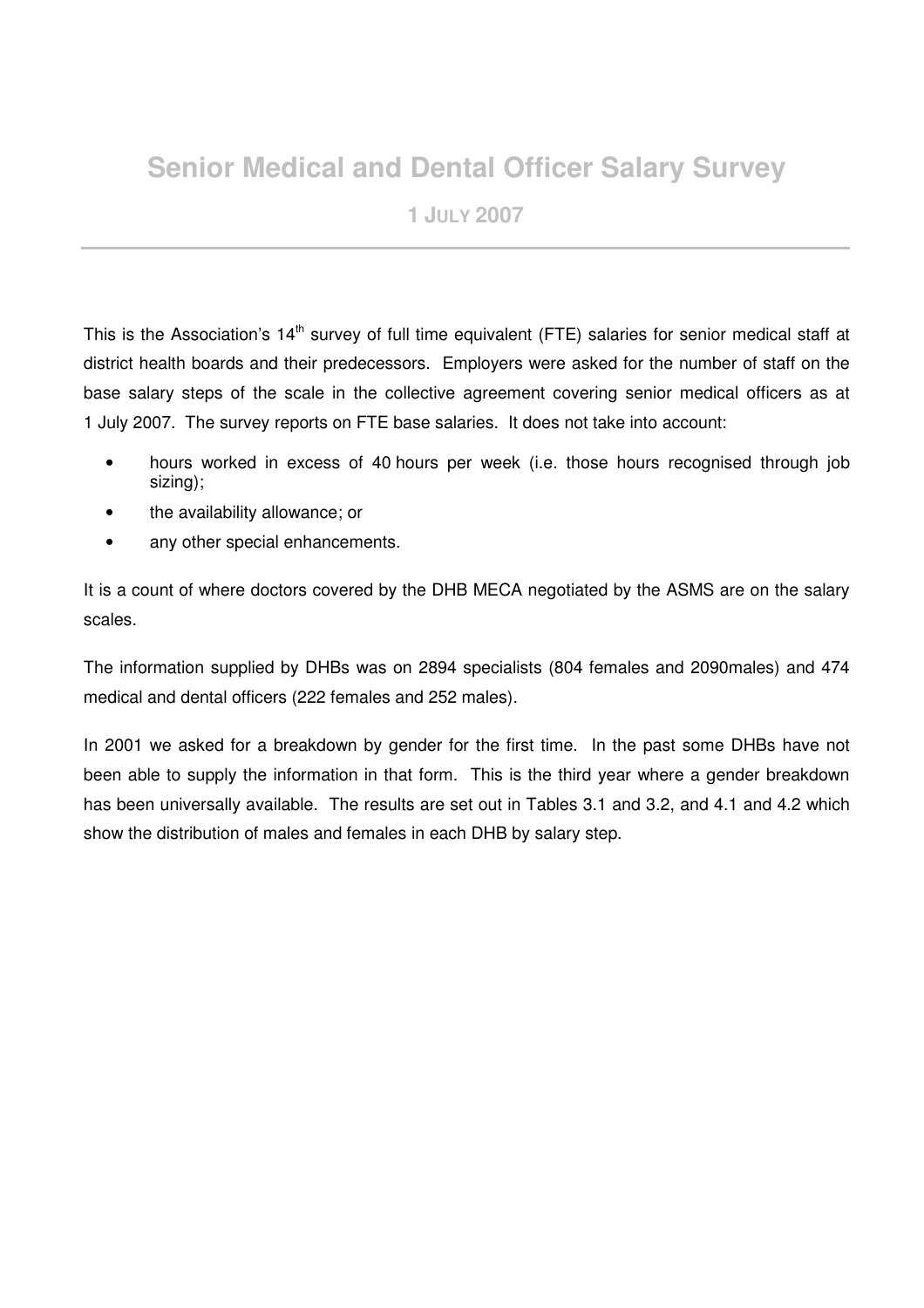# **NATIONAL FTE MEAN BASE SALARY INCREASE**

Table 1.1 summarises national trends. On 30 June 1993 the mean FTE specialist base rate was \$85,658. By 1 July 2007 this had increased to \$145,044 (a raw increase of about 69.3% since 1993). This represents a 1.2% increase on the 2006 mean.

For medical and dental officers the equivalent salary movement to 1 July 2007 was from \$67,457 on 30 June 1993 to \$114,380 (a raw increase of about 69.6%). This represents a 0.2% decrease on the 2006 mean.

| <b>YEAR</b>       |           | <b>SPECIALIST</b>    | <b>MEDICAL AND DENTAL</b><br>OFFICERS |                      |  |  |  |  |
|-------------------|-----------|----------------------|---------------------------------------|----------------------|--|--|--|--|
|                   | Mean Base | Annual<br>% Increase | Mean Base                             | Annual<br>% Increase |  |  |  |  |
| 1993              | 85,658    |                      | 67,457                                |                      |  |  |  |  |
| 1998 <sup>1</sup> | 108,438   | 27                   | 84,541                                | 4.6                  |  |  |  |  |
| 1999              | 112,055   | 3.3                  | 86,743                                | 2.6                  |  |  |  |  |
| 2000              | 116,755   | 4.2                  | 89,812                                | 3.5                  |  |  |  |  |
| 2001              | 120,942   | 3.6                  | $91,931^2$                            | 2.4                  |  |  |  |  |
| 2002              | 125,289   | 3.6                  | 96,207                                | 4.7                  |  |  |  |  |
| 2003              | 129,743   | 3.6                  | 100.002                               | 3.9                  |  |  |  |  |
| 2004              | 131,740   | 1.5                  | 101,640                               | 1.6                  |  |  |  |  |
| 2005              | 140.583   | 6.7                  | 111,088                               | 9.3                  |  |  |  |  |
| 2006              | 143,310   | 1.9                  | 114,664                               | 3.2                  |  |  |  |  |
| 2007              | 145,044   | 1.2                  | 114,380                               | $-0.2$               |  |  |  |  |

#### **Table 1.1 Summary of National Mean Full Time Equivalent Base Salary**

Table 1.2 shows the change in the mean salary by gender since 2003 and the numbers of employees.

#### **Table 1.2 Change in Mean Salary by Gender 2003/2007**

|                | <b>SPECIALISTS</b>     |              |              |              |                                                                   |              |                        | <b>MEDICAL AND DENTAL OFFICERS</b> |                         |              |              |                      |                      |                      |  |
|----------------|------------------------|--------------|--------------|--------------|-------------------------------------------------------------------|--------------|------------------------|------------------------------------|-------------------------|--------------|--------------|----------------------|----------------------|----------------------|--|
|                | <b>Numbers</b><br>2007 | Mean<br>2007 | Mean<br>2006 | Mean<br>2005 | Mean<br>2004                                                      | Mean<br>2003 | %<br>change<br>$03-07$ | Numbers:<br>2007                   | Mean<br>2007            | Mean<br>2006 | Mean<br>2005 | Mean<br>2004         | Mean<br>2003         | %<br>change<br>03-07 |  |
| <b>FEMALES</b> | 804                    |              |              |              | 139,741 137,942 136,160 127,290 125,885                           |              | 11.0%                  | 252                                | 112,878 112,922 110,231 |              |              | 99.362               | 97.150               | 16.2%                |  |
| MALES          | 2090                   |              |              |              | 147,084 145,190 142,064 133,175 130,594                           |              | 12.6%                  | 396                                | 115,702 116,101 111,650 |              |              | 103.213              | 101.674              | 13.8%                |  |
| <b>TOTAL</b>   | 2.894                  |              |              |              | 145,044 143,310 140,583 131,740 <sup>3</sup> 129,743 <sup>4</sup> |              | 11.8%                  | 222                                | 114,380 114,664 111,088 |              |              | 101.640 <sup>3</sup> | 100.002 <sup>4</sup> | 14.4%                |  |

<sup>1</sup> There was no return for Auckland Healthcare for 1 July 1998

 $2<sup>2</sup>$  This figure has been amended from the 2001 salary survey.

 $3$  No gender breakdown was available for MidCentral and Otago DHBs.

<sup>&</sup>lt;sup>4</sup> No gender breakdown was available MidCentral and Hawkes Bay DHBs.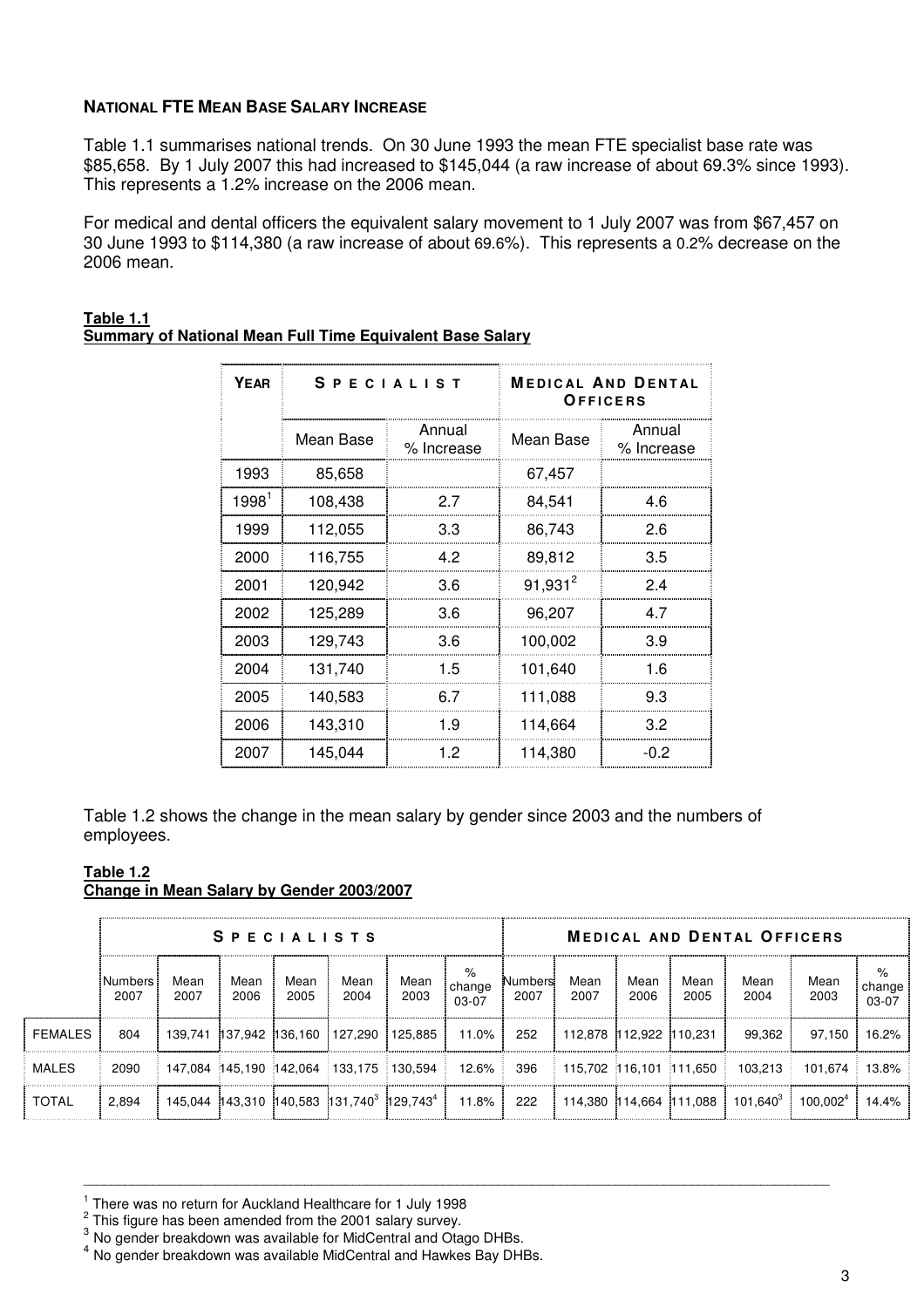#### **DHB SPECIALIST AND MEDICAL OFFICER MEAN FTE BASE SALARY INCREASE**

Tables 2.1 and 2.2 report on the mean FTE base salary for the specialists and medical officers in each DHB since 2002 and including 1993 (when the survey began) and the percentage change between 2002 and 2003, 2003 and 2004, 2004 and 2005, 2005 and 2006, 2006 and 2007 and between 1993 and 2007.

|                                         |                |         |         |         |         |         | %<br>c<br>н<br>N<br>G<br>Е<br>А |        |        |        |       |        |           |       |  |
|-----------------------------------------|----------------|---------|---------|---------|---------|---------|---------------------------------|--------|--------|--------|-------|--------|-----------|-------|--|
| <b>DHB</b>                              | <b>NUMBERS</b> | 2007    | 2006    | 2005    | 2004    | 2003    | 2002                            | 1993   | 06-07% | 05-06  | 04-05 | 03-04  | $02 - 03$ | 93-07 |  |
| Northland                               | 87             | 142546  | 140,833 | 133,198 | 132,909 | 126,225 | 125,746                         | 87,087 | 1.2    | 5.7    | 0.2   | 5.3    | 0.4       | 63.7  |  |
| Waitemata                               | 245            | 140278  | 138,264 | 135.809 | 125,975 | 125.544 | 122,700                         |        | 1.5    | 1.8    | 7.8   | 0.3    | 2.3       |       |  |
| Auckland                                | 624            | 147008  | 145,761 | 142,524 | 132,623 | 131,593 | 126,500                         | 87,415 | 0.9    | 2.3    | 7.5   | 0.8    | 4.0       | 68.2  |  |
| Counties<br>Manukau                     | 269            | 140794  | 138,134 | 135,241 | 126,388 |         | 124,181 119,440                 | 84,151 | 1.9    | 2.1    | 7.0   | 1.8    | 4.0       | 67.3  |  |
| Waikato                                 | 261            | 146448  | 145,434 | 143.111 | 132,821 | 130,919 | 129,417                         | 83,989 | 0.7    | 1.6    | 7.7   | 1.5    | 1.2       | 74.4  |  |
| Bay of Plenty                           | 105            | 152557  | 150,076 | 149.655 | 140,963 | 138,676 | 134,941                         | 84,663 | 1.7    | 0.3    | 6.2   | 1.6    | 2.8       | 80.2  |  |
| Lakes                                   | 57             | 143588  | 139,125 | 136,440 | 126,920 | 125,318 | 124,255                         | 86,034 | 3.2    | 2.0    | 7.5   | 1.3    | 0.9       | 66.9  |  |
| Tairawhiti                              | 31             | 148532  | 144.344 | 139.950 | 129,672 | 125,479 | 118,568                         | 84,471 | 2.9    | 3.1    | 7.9   | 3.3    | 5.8       | 75.8  |  |
| Taranaki                                | 39             | 145987  | 139,787 | 138,408 | 131,186 | 130,450 | 127,487                         | 84,119 | 4.4    | 1.0    | 5.5   | 0.6    | 2.3       | 73.5  |  |
| Hawkes Bay                              | 86             | 146099  | 145,918 | 141,469 | 134,371 | 133,552 | 129,476                         |        | 0.1    | 3.1    | 5.3   | 0.6    | 3.1       |       |  |
| Whanganui                               | 43             | 150826  | 150,378 | 150,951 | 139,917 | 140,147 | 142,976                         | 86,152 | 0.3    | $-0.4$ | 7.9   | $-0.2$ | $-2.0$    | 75.1  |  |
| MidCentral                              | 109            | 147463  | 147,711 | 143,519 | 134,251 | 129.883 | 124,256                         | 86.744 | $-0.2$ | 2.9    | 6.9   | 3.4    | 4.5       | 70.0  |  |
| Wairarapa                               | 24             | 155979  | 154,237 | 152,600 | 139,553 | 138,690 | 130,476                         | 87,493 | 1.1    | 1.1    | 9.3   | 0.6    | 6.3       | 78.3  |  |
| <b>Hutt Valley</b>                      | 100            | 143375  | 140,644 | 139,963 | 132,696 | 130.529 | 124,259                         | 87,561 | 1.9    | 0.5    | 5.5   | 1.7    | 5.0       | 63.7  |  |
| Capital Coast                           | 139            | 143165  | 142,527 | 140.638 | 132,219 | 130.338 | 126,956                         | 88,080 | 0.4    | 1.3    | 6.4   | 1.4    | 2.7       | 62.5  |  |
| Nelson<br>Marlborough                   | 91             | 149484  | 147,522 | 146,287 | 134,942 | 134,954 | 128,417                         | 88.669 | 1.3    | 0.8    | 8.4   | 0.0    | 5.1       | 68.6  |  |
| <b>West Coast</b>                       | 24             | 155938  | 154,521 | 154,346 | 145,357 | 144,371 | 123,688                         | 85,492 | 0.9    | 0.1    | 6.2   | 0.7    | 16.7      | 82.4  |  |
| Canterbury <sup>5</sup>                 | 350            | 143009  | 140,934 | 137,853 | 130,453 | 126,518 | 121,093                         |        | 1.5    | 2.2    | 5.7   | 3.1    | 4.5       |       |  |
| South<br>Canterbury                     | 30             | 140700  | 137.967 | 134.980 | 125,143 | 123,222 | 117,207                         | 81.283 | 2.0    | 2.2    | 7.9   | 1.6    | 5.1       | 73.1  |  |
| Otago                                   | 137            | 143792  | 141,594 | 140,232 | 128,564 | 126,257 | 119,482                         | 85,026 | 1.6    | 1.0    | 9.1   | 1.8    | 5.7       | 69.1  |  |
| Southland                               | 43             | 144988  | 148,296 | 147,929 | 140,012 | 138,849 | 133,379                         | 85,790 | $-2.2$ | 0.2    | 5.7   | 0.8    | 4.1       | 69.0  |  |
| <b>NATIONAL</b><br>AVERAGE <sup>6</sup> | 2,894          | 145,044 | 143,310 | 140,583 | 131,740 | 129,743 | 125,289                         | 85,658 | $1.2$  | 1.9    | 6.7   | 1.5    | 3.6       | 69.1  |  |

# **Table 2.1 Mean Full Time Equivalent Base Salary for DHB Specialists**

<sup>5</sup> Canterbury CEA covers the old Healthlink South and Canterbury CECs

<sup>6</sup> National averages from 1998 to 2000 are the mean of the DHBs (or their predecessors' means). National Averages for other years are calculated by dividing the number of SMOs in the survey into the total FTE salary figure.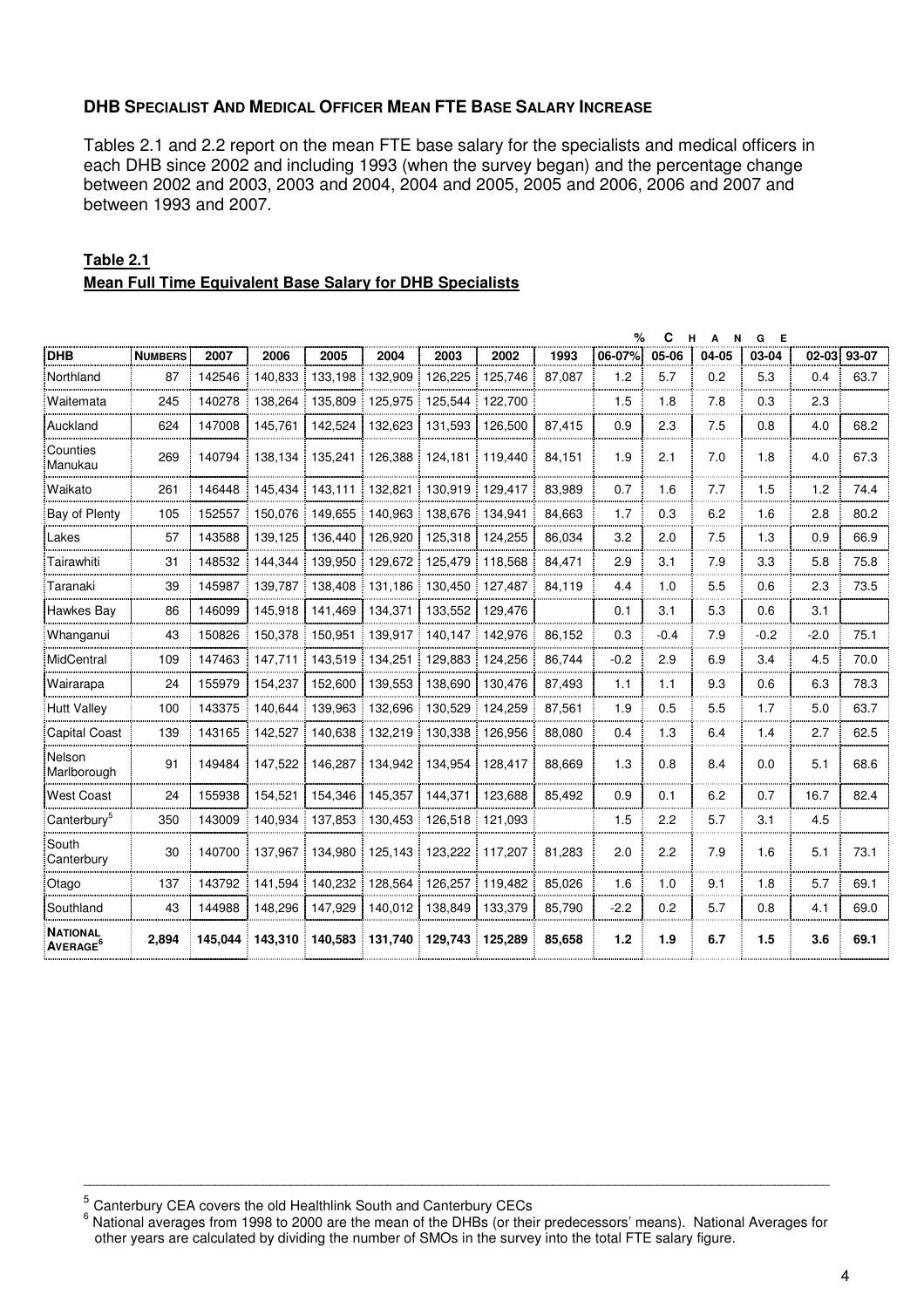#### **Table 2.2 Mean Full Time Equivalent Salary for Medical/Dental Officers**

|                                                |                |         |                 |                 |         |         |          |        | C<br>%<br>н<br>Е<br>N<br>G<br>A |        |       |        |        |       |
|------------------------------------------------|----------------|---------|-----------------|-----------------|---------|---------|----------|--------|---------------------------------|--------|-------|--------|--------|-------|
| DHB                                            | <b>NUMBERS</b> | 2007    | 2006            | 2005            | 2004    | 2003    | 2002     | 1993   | 06-07                           | 05-06  | 04-05 | 03-04  | 02-03  | 93-07 |
| Northland                                      | 27             | 106,259 | 121.100         | 116.300         | 101.655 | 98.497  | 90,773   | 65,152 | $-12.3$                         | 4.1    | 14.4  | 3.2    | 8.5    | 63.1  |
| Waitemata                                      | 65             | 119,031 | 118,968         | 116,432         | 102,688 | 101,599 | 96,186   |        | 0.1                             | 2.2    | 13.4  | 1.1    | 5.6    |       |
| Auckland                                       | 87             |         | 106,207 117,424 | 104,780         | 100,098 | 100,778 | 96,595   | 66,774 | $-9.6$                          | 12.1   | 4.7   | $-0.7$ | 4.3    | 59.1  |
| Counties<br>Manukau                            | 15             | 123,500 | 114.000         | 117.100         | 102,877 | 99.636  | 98,167   | 67,742 | 8.3                             | $-2.6$ | 13.8  | 3.3    | 1.5    | 82.3  |
| Waikato                                        | 27             | 112.222 | 106,359         | 104,905         | 91,759  | 90,176  | 88,531   | 65.275 | 5.5                             | 1.4    | 14.3  | 1.8    | 1.9    | 71.9  |
| Bay of Plenty                                  | 23             | 118.304 | 116.975         | 115,575         | 108,042 | 107.439 | 108,158  |        | 1.1                             | 1.2    | 7.0   | 0.6    | $-0.7$ |       |
| Lakes                                          | 8              |         | 121.000 119.944 | 115.950         | 102,800 | 97.444  | 96,500   | 69.446 | 0.9                             | 3.4    | 12.8  | 5.5    | 1.0    | 74.2  |
| Tairawhiti                                     | 6              | 122.167 | 126,500         | 122.700         | 112,500 | 112.500 | 107,900  | 68.458 | $-3.4$                          | 3.1    | 9.1   | 0.0    | 4.3    | 78.5  |
| Taranaki                                       | 23             | 110.652 | 108.158         | 105.222         | 99,353  | 99.474  | 94.467   | 67,130 | 2.3                             | 2.8    | 5.9   | $-0.1$ | 5.3    | 64.8  |
| Hawkes Bay                                     | 12             | 121,292 | 116,750         | 120,955         | 105,813 | 104,700 | 100,400  |        | 3.9                             | $-3.5$ | 14.3  | 1.1    | 4.3    |       |
| Whanganui                                      | 5              | 124,300 | 118,000         | 119,625         | 112,000 | 114,286 | 113,000  | 65,997 | 5.3                             | $-1.4$ | 6.8   | $-2.0$ | 1.1    | 88.3  |
| MidCentral                                     | 16             | 118,781 | 117,594         | 114,425         | 102,322 | 101,141 | 94,719   | 68,788 | 1.0                             | 2.8    | 11.8  | 1.2    | 6.8    | 72.7  |
| Wairarapa                                      | 3              | 124,833 | 124,167         | 122,700         | 114,000 | 113,000 | 114,000  | 76,679 | 0.5                             | 1.2    | 7.6   | 0.9    | $-0.9$ | 62.8  |
| <b>Hutt Valley</b>                             | 13             | 116,615 | 112,727         | 109,889         | 103,135 | 101,741 | 97,231   | 64,576 | 3.4                             | 2.6    | 6.5   | 1.4    | 4.6    | 80.6  |
| <b>Capital Coast</b>                           | 28             | 123,500 | 119,250         | 114,947         | 104,310 | 105,775 | 104,080  | 68,613 | 3.6                             | 3.7    | 10.2  | $-1.4$ | 1.6    | 80.0  |
| Nelson<br>Marlborough                          | 24             |         | 119,542 113,654 | 110,611<br>÷    | 102,867 | 98,498  | 94,423   | 73,467 | 5.2                             | 2.8    | 7.5   | 4.4    | 4.3    | 62.7  |
| <b>West Coast</b>                              | 8              |         | 124.000 122.833 | 119.500         | 107,722 | 107,722 | $\Omega$ | 62,160 | 0.9                             | 2.8    | 10.9  | 0.0    |        | 99.5  |
| Canterbury <sup>7</sup>                        | 56             | 110.527 | 109.193         | 105,217         | 100,167 | 98.543  | 93.821   |        | 1.2                             | 3.8    | 5.0   | 1.6    | 5.0    |       |
| South<br>Canterbury                            | 4              | 126,500 | 122,500         | 122.167         | 103,250 | 105,500 | 103,500  | 65,218 | 3.3                             | 0.3    | 18.3  | $-2.1$ | 1.9    | 94.0  |
| Otago                                          | 11             | 109,091 | 102,722         | 101,667         | 93,780  | 91,073  | 86,839   | 63,844 | 6.2                             | 1.0    | 8.4   | 3.0    | 4.9    | 70.9  |
| Southland                                      | 13             | 110,615 | 106,000         | 106,750         | 99,031  | 95,166  | 97,653   | 69,219 | 4.4                             | $-0.7$ | 7.8   | 4.1    | $-2.5$ | 59.8  |
| <b>NATIONAL</b><br><b>AVERAGE</b> <sup>8</sup> | 474            | 114.380 |                 | 114,664 111,088 | 101,640 | 100.002 | 96,207   | 67,457 | $-0.2$                          | 3.2    | 9.3   | 1.6    | 3.9    | 69.3  |

<sup>7</sup> Canterbury CEA covers the old Healthlink South and Canterbury CECs<br><sup>8</sup> National averages from 1998 to 2000 are the mean of the DHBs (or their predecessors' means). National Averages for

\_\_\_\_\_\_\_\_\_\_\_\_\_\_\_\_\_\_\_\_\_\_\_\_\_\_\_\_\_\_\_\_\_\_\_\_\_\_\_\_\_\_\_\_\_\_\_\_\_\_\_\_\_\_\_\_\_\_\_\_\_\_\_\_\_\_\_\_\_\_\_\_\_\_\_\_\_\_\_\_\_\_\_\_\_\_\_\_\_\_\_\_\_\_\_\_\_\_\_\_\_\_\_\_\_\_\_\_

other years are calculated by dividing the number of SMOs in the survey into the total FTE salary figure.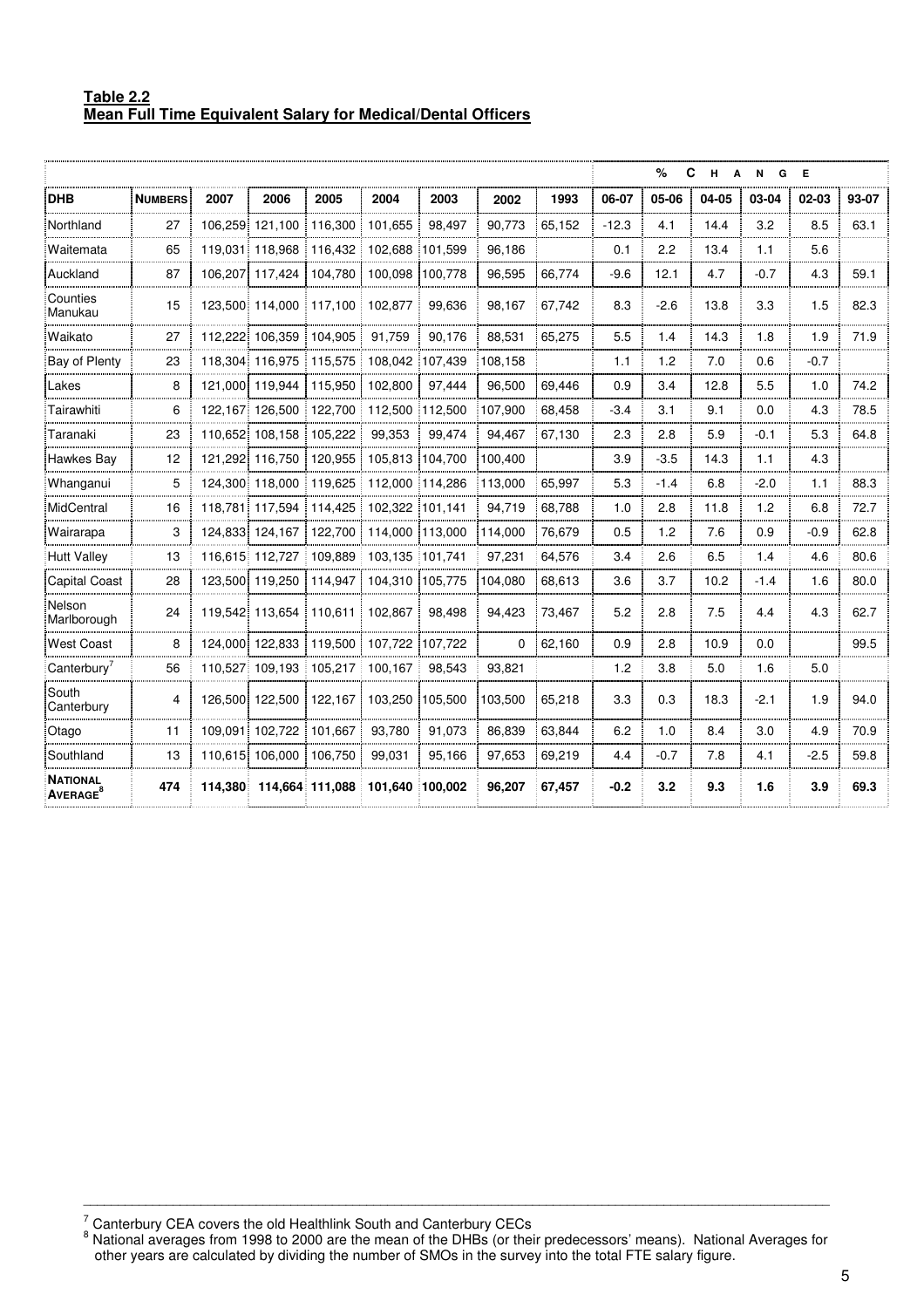# **DHB SPECIALIST AND MEDICAL/DENTAL OFFICER AVERAGE FTE BASE SALARY INCREASE FOR 1 JULY 2007**

Tables 3.1 and 3.2 report on the average FTE base salary for DHB specialists and medical officers by gender. The information is ranked according to total mean FTE base salary in each DHB.

| RANK                    | <b>DHB</b>                    | <b>TOTAL</b> | <b>FEMALES</b> | <b>MALES</b> |
|-------------------------|-------------------------------|--------------|----------------|--------------|
| 1                       | Wairarapa                     | 155,979      | 142,167        | 157,952      |
| $\overline{c}$          | <b>West Coast</b>             | 155,938      | 151,100        | 157,211      |
| 3                       | Bay of Plenty                 | 152,557      | 145,300        | 153,767      |
| $\overline{\mathbf{4}}$ | Whanganui                     | 150,826      | 143,000        | 152,897      |
| 5                       | Nelson-Marlborough            | 149,484      | 141,500        | 151,732      |
| 6                       | Tairawhiti                    | 148,532      | 150,096        | 140,400      |
| 7                       | MidCentral                    | 147,463      | 138,957        | 149,738      |
| 8                       | Auckland                      | 147,008      | 141,482        | 150,038      |
| 9                       | Waikato                       | 146,448      | 140,791        | 147,959      |
| 10                      | Hawkes Bay                    | 146,099      | 138,357        | 147,604      |
| 11                      | Taranaki                      | 145,987      | 144,417        | 146,273      |
| 12                      | Southland                     | 144,988      | 146,250        | 144,500      |
| 13                      | Otago                         | 143,792      | 138,821        | 145,770      |
| 14                      | Lakes                         | 143,588      | 140,833        | 144,322      |
| 15                      | <b>Hutt Valley</b>            | 143,375      | 136,467        | 146,336      |
| 16                      | <b>Capital Coast</b>          | 143,165      | 137,396        | 146,209      |
| 17                      | Canterbury                    | 143,009      | 137,759        | 144,692      |
| 18                      | Northland                     | 142,546      | 137,957        | 144,195      |
| 19                      | <b>Counties Manukau</b>       | 140,794      | 136,205        | 142,503      |
| 20                      | South Canterbury              | 140,700      | 141,500        | 140,643      |
| 21                      | Waitemata                     | 140,278      | 136,193        | 142,370      |
|                         | NATIONAL AVERAGE <sup>9</sup> | 145,044      | 139,741        | 147,084      |

#### **Table 3.1 Mean Full Time Equivalent Salary for Specialists**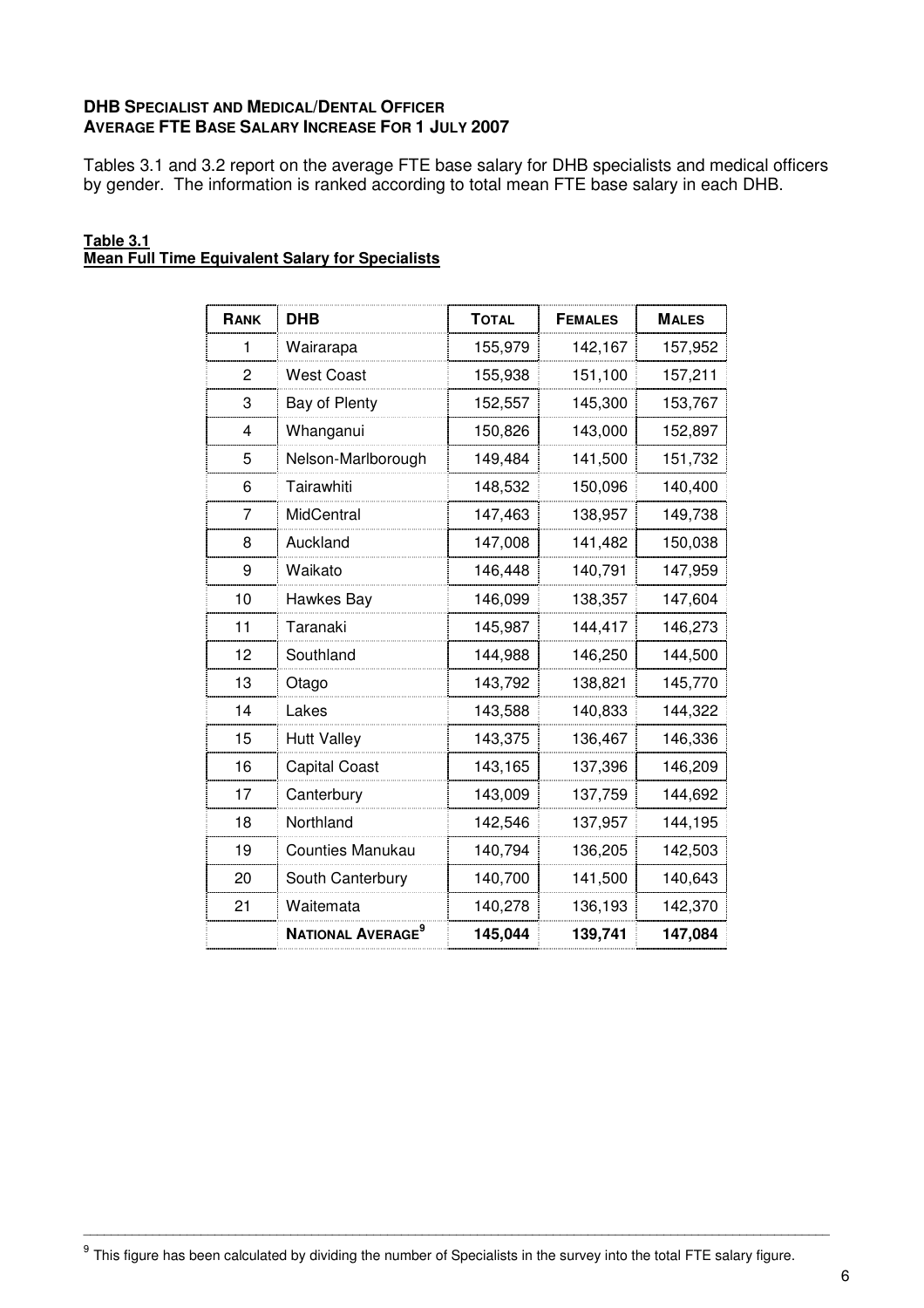#### **Table 3.2 Mean Full Time Equivalent Salary for Medical and Dental Officers**

| <b>RANK DHB</b> |                                          | <b>TOTAL</b> | <b>FEMALES</b> | <b>MALES</b> |
|-----------------|------------------------------------------|--------------|----------------|--------------|
| 1               | South Canterbury                         | 126,500      | 126,167        | 127,500      |
| 2               | Wairarapa                                | 124,833      | 123,500        | 125,500      |
| 3               | Whanganui                                | 124,300      | 0              | 124,300      |
| 4               | West Coast                               | 124,000      | 124,833        | 123,500      |
| 5               | <b>Capital Coast</b>                     | 123,500      | 122,500        | 124,833      |
| 6               | <b>Counties Manukau</b>                  | 123,500      | 126,167        | 122,833      |
| 7               | Tairawhiti                               | 122,167      | 124,833        | 119,500      |
| 8               | Hawkes Bay                               | 121,292      | 117,625        | 123,125      |
| 9               | Lakes                                    | 121,000      | 116,500        | 125,500      |
| 10              | Nelson-Marlborough                       | 119,542      | 120,227        | 118,962      |
| 11              | Waitemata                                | 119,031      | 118,000        | 119,763      |
| 12              | MidCentral                               | 118,781      | 120,955        | 114,000      |
| 13              | Bay of Plenty                            | 118,304      | 116,875        | 119,864      |
| 14              | <b>Hutt Valley</b>                       | 116,615      | 112,750        | 118,333      |
| 15              | Waikato                                  | 112,222      | 108,455        | 114,813      |
| 16              | Taranaki                                 | 110,652      | 108,667        | 111,929      |
| 17              | Southland                                | 110,615      | 110,063        | 111,500      |
| 18              | Canterbury                               | 110,527      | 109,963        | 111,052      |
| 19              | Otago                                    | 109,091      | 99,750         | 120,300      |
| 20              | Northland                                | 106,259      | 99,143         | 113,923      |
| 21              | Auckland                                 | 106,207      | 107,411        | 104,917      |
|                 | <b>NATIONAL</b><br>AVERAGE <sup>10</sup> | 114,380      | 112,878        | 115,702      |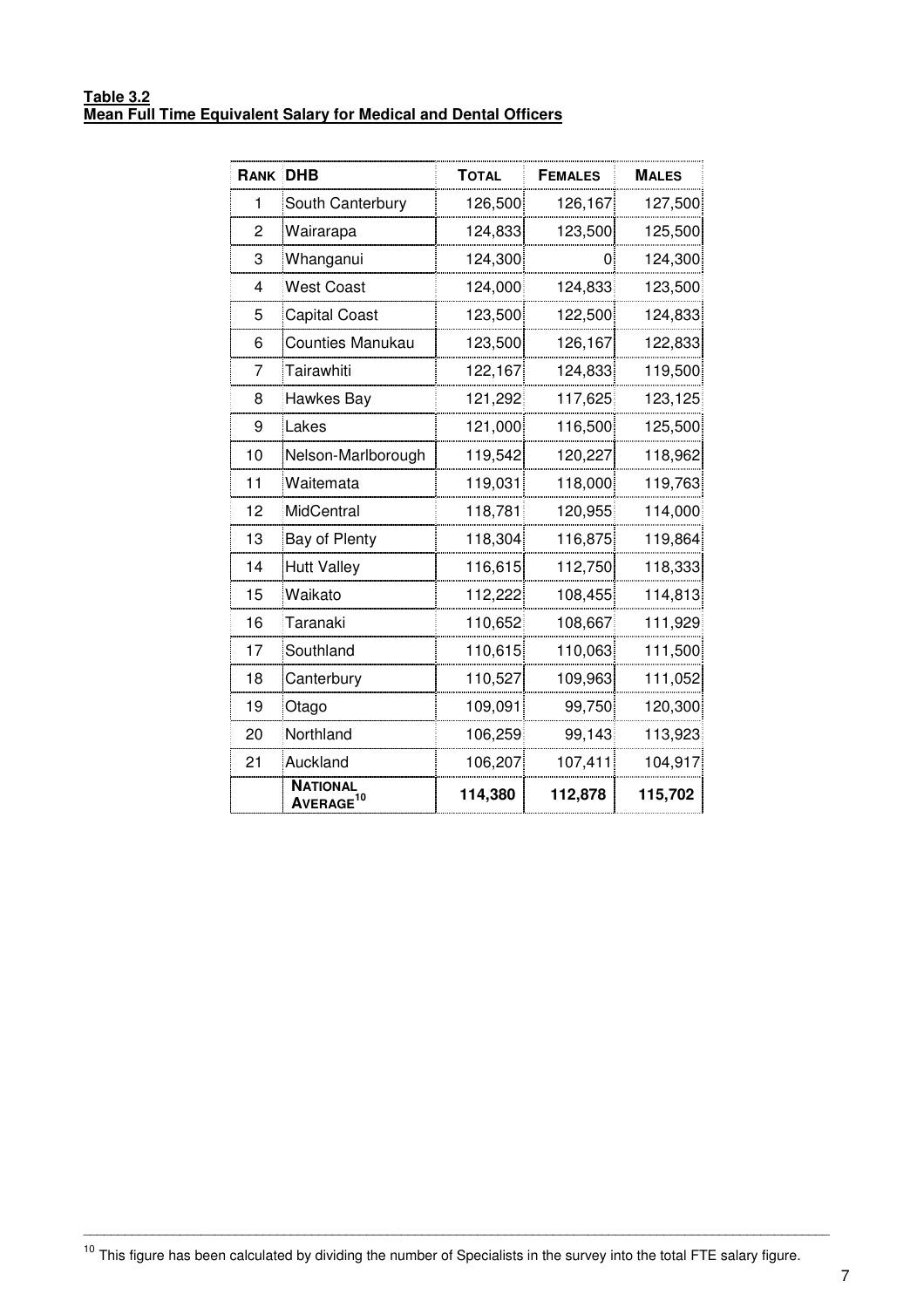# **DHB SPECIALIST AND MEDICAL/DENTAL OFFICER PLACEMENT ON SALARY SCALE BY GENDER AS AT 1 JULY 2007**

Tables 4.1 and 4.2 report on the actual numbers of DHB specialists and medical/dental officers by gender on each step of the salary scale.

# **Table 4.1**

# **Actual DHB Specialists on each Step by Gender**

| <b>DHB</b>        |                |                |                |                |              |                | <b>STEP ON SALARY SCALE</b> |                |                |              |                |                |                |              |
|-------------------|----------------|----------------|----------------|----------------|--------------|----------------|-----------------------------|----------------|----------------|--------------|----------------|----------------|----------------|--------------|
|                   |                | 13             | 12             | 11             | 10           | 9              | 8                           | 7              | 6              | 5            | 4              | 3              | $\overline{2}$ | 1.           |
|                   | <b>Males</b>   | 15             | 5              | 5              | 4            | 8              | 3                           | 5              | $\overline{c}$ | 5            | 2              | 3              | $\overline{c}$ | 5            |
| Northland         | Females        | 4              | 1              | 0              | 2            | $\mathbf{1}$   | $\mathbf{1}$                | 3              | $\overline{2}$ | 1            | 3              | 1              | 3              | 1            |
|                   | Males          | 28             | 9              | 15             | 9            | 9              | 21                          | 12             | 16             | 14           | 12             | 5              | 8              | 4            |
| Waitemata         | Females        | 5              | 4              | 10             | 3            | 3              | 4                           | 10             | 12             | 6            | 4              | 11             | 3              | 8            |
|                   | Males          | 151            | 36             | 40             | 26           | 32             | 21                          | 21             | 15             | 15           | 11             | 16             | 8              | 11           |
| Auckland          | Females        | 39             | 20             | 18             | 12           | 15             | 15                          | 16             | 11             | 11           | 18             | 25             | 13             | 8            |
| Counties          | Males          | 10             | 17             | 38             | 10           | 14             | 29                          | 14             | 22             | 18           | 7              | 7              | 6              | 4            |
| Manukau           | Females        | $\overline{c}$ | $\overline{c}$ | 14             | $\mathbf{1}$ | 2              | 9                           | 5              | 11             | 5            | 5              | 3              | 9              | 5            |
|                   | Males          | 59             | 39             | 10             | 8            | 13             | 6                           | 19             | 11             | 9            | 12             | 13             | 5              | 2            |
| Waikato           | Females        | 9              | 6              | 4              | 4            | 3              | 1                           | 3              | 4              | 5            | 4              | 7              | 2              | 3            |
|                   | Males          | 21             | 33             | 14             | 5            | 2              | $\mathbf{1}$                | 3              | 3              | 3            | $\overline{c}$ | $\overline{c}$ | 1              | 0            |
| Bay of Plenty     | Females        | 1              | 2              | 3              | 2            | 1              | $\mathbf{1}$                | 2              | 0              | 1            | 1              | 0              | $\mathbf{1}$   | 0            |
|                   | Males          | $\overline{c}$ | $\overline{4}$ | 8              | 2            | 6              | 9                           | 6              | 3              | 3            | 0              | 0              | 2              | 0            |
| Lakes             | Females        | 0              | 2              | 0              | 2            | 1              | 3                           | 0              | 1              | 1            | 1              | 0              | 0              | $\mathbf{1}$ |
|                   | Males          | 0              | $\mathbf{1}$   | 1              | 0            | 0              | $\mathbf{0}$                | 1              | 0              | 1            | 0              | 1              | 0              | 0            |
| Tairawhiti        | Females        | $\overline{c}$ | $\overline{7}$ | 4              | 2            | 3              | 3                           | 4              | $\mathbf{1}$   | $\mathbf 0$  | 0              | $\mathbf 0$    | 0              | 0            |
|                   | Males          | 5              | 3              | 4              | 6            | $\overline{4}$ | 3                           | 1              | 0              | 3            | 1              | 2              | 0              | 1            |
| Taranaki          | Females        | 0              | $\Omega$       | 1              | 1            | 1              | $\mathbf{1}$                | 2              | 0              | 0            | 0              | 0              | $\Omega$       | 0            |
|                   | Males          | 13             | 20             | 5              | 5            | 2              | 5                           | 3              | 5              | 3            | 3              | 4              | 4              | 0            |
| Hawkes Bay        | Females        | 0              | 1              | 2              | 1            | 2              | 2                           | 0              | $\mathbf 0$    | 1            | 4              | 0              | 0              | 1            |
|                   |                |                |                |                |              |                |                             |                |                |              |                |                |                |              |
| Whanganui         | Males          | 16             | 3              | 2              | 2            | 3              | 0                           | 3              | $\overline{c}$ | 2            | 0              | 1              | 0              | 0            |
|                   | Females        | 1              | $\overline{2}$ | $\mathbf 0$    | 1            | 0              | $\mathbf{1}$                | $\mathbf{1}$   | $\mathbf{1}$   | 0            | $\mathbf{1}$   | 0              | 1              | 0            |
| MidCentral        | Males          | 23             | 8              | 12             | 5            | 11             | 10                          | 7              | $\overline{c}$ | 3            | 1              | 3              | $\mathbf{1}$   | 0            |
|                   | Females        | 3              | $\mathbf 0$    | 2              | 3            | 0              | 1                           | 1              | 5              | 3            | 2              | 2              | $\mathbf{1}$   | 0            |
| Wairarapa         | Males          | 12             | 1              | 3              | 2            | 2              | $\mathbf{1}$                | 0              | 0              | 0            | 0              | 0              | 0              | 0            |
|                   | Females        | $\mathbf{1}$   | $\mathbf 0$    | $\mathbf 0$    | 0            | 0              | $\mathbf{1}$                | 0              | 0              | 0            | 0              | 1              | 0              | 0            |
| Hutt              | Males          | 15             | 10             | 7              | 5            | 4              | 4                           | 9              | $\mathbf{2}$   | 3            | 3              | 4              | 3              | 1            |
|                   | Females        | 1              | $\overline{c}$ | 2              | 4            | 2              | 2                           | $\mathbf{1}$   | $\mathbf{2}$   | 4            | 3              | 3              | 3              | $\mathbf{1}$ |
| Capital &         | Males          | 17             | 6              | 16             | 3            | 13             | 10                          | 5              | 5              | 4            | 6              | 3              | 3              | 0            |
| Coast             | Females        | 5              | 2              | 2              | 8            | 5              | $\mathbf{1}$                | 1              | 3              | 3            | 6              | 3              | 4              | 5            |
| Nelson            | Males          | 26             | 3              | 15             | 6            | 0              | 7                           | 4              | 3              | 4            | ı              | $\mathbf{z}$   | U              | 0            |
| Marlborough       | Females        | 3              | 0              | 1              | 2            | 4              | 1                           | $\overline{c}$ | 3              | 1            | 0              | 1              | $\overline{c}$ | $\mathbf 0$  |
| <b>West Coast</b> | Males          | 9              | $\mathbf{2}$   | 5              | $\mathbf{1}$ | $\mathbf{1}$   | 0                           | 0              | $\mathbf 0$    | $\mathbf{1}$ | 0              | 0              | 0              | 0            |
|                   | Females        | 0              | 0              | 4              | 0            | 0              | 0                           | 1              | 0              | 0            | 0              | 0              | 0              | 0            |
| Canterbury        | Males          | 52             | 19             | 19             | 21           | 53             | 12                          | 15             | 16             | 22           | 8              | 6              | 12             | 10           |
|                   | Females        | 8              | 1              | 6              | 5            | 15             | 4                           | 6              | $\overline{7}$ | 9            | $\overline{7}$ | 9              | 3              | 5            |
| South             | Males          | $\mathbf{1}$   | 0              | 0              | 4            | $\overline{7}$ | 5                           | 2              | 4              | 3            | $\overline{c}$ | 0              | 0              | 0            |
| Canterbury        | Females        | 0              | 0              | 0              | 0            | 0              | 2                           | 0              | $\mathbf 0$    | 0            | 0              | 0              | 0              | 0            |
|                   | Males          | 17             | 13             | 6              | 14           | 11             | 3                           | $\overline{7}$ | 8              | 4            | 8              | 4              | $\overline{c}$ | 1            |
| Otago             | Females        | 3              | 4              | $\overline{2}$ | 3            | 3              | 2                           | 4              | $\overline{2}$ | 6            | 4              | 3              | $\overline{2}$ | 1            |
|                   | Males          | 4              | 3              | 3              | 3            | 4              | 2                           | 4              | $\overline{4}$ | 1            | 1              | 0              | $\mathbf{1}$   | $\mathbf{1}$ |
| Southland         | Females        | 3              | 1              | 1              | 1            | 1              | 1                           | 0              | $\overline{2}$ | 0            | $\mathbf{1}$   | 1              | 0              | 0            |
| <b>National</b>   | Males          | 496            | 235            | 228            | 141          | 199            | 152                         | 141            | 123            | 121          | 80             | 76             | 58             | 40           |
| <b>Total</b>      | <b>Females</b> | 90             | 57             | 76             | 57           | 62             | 56                          | 62             | 67             | 57           | 64             | 70             | 47             | 39           |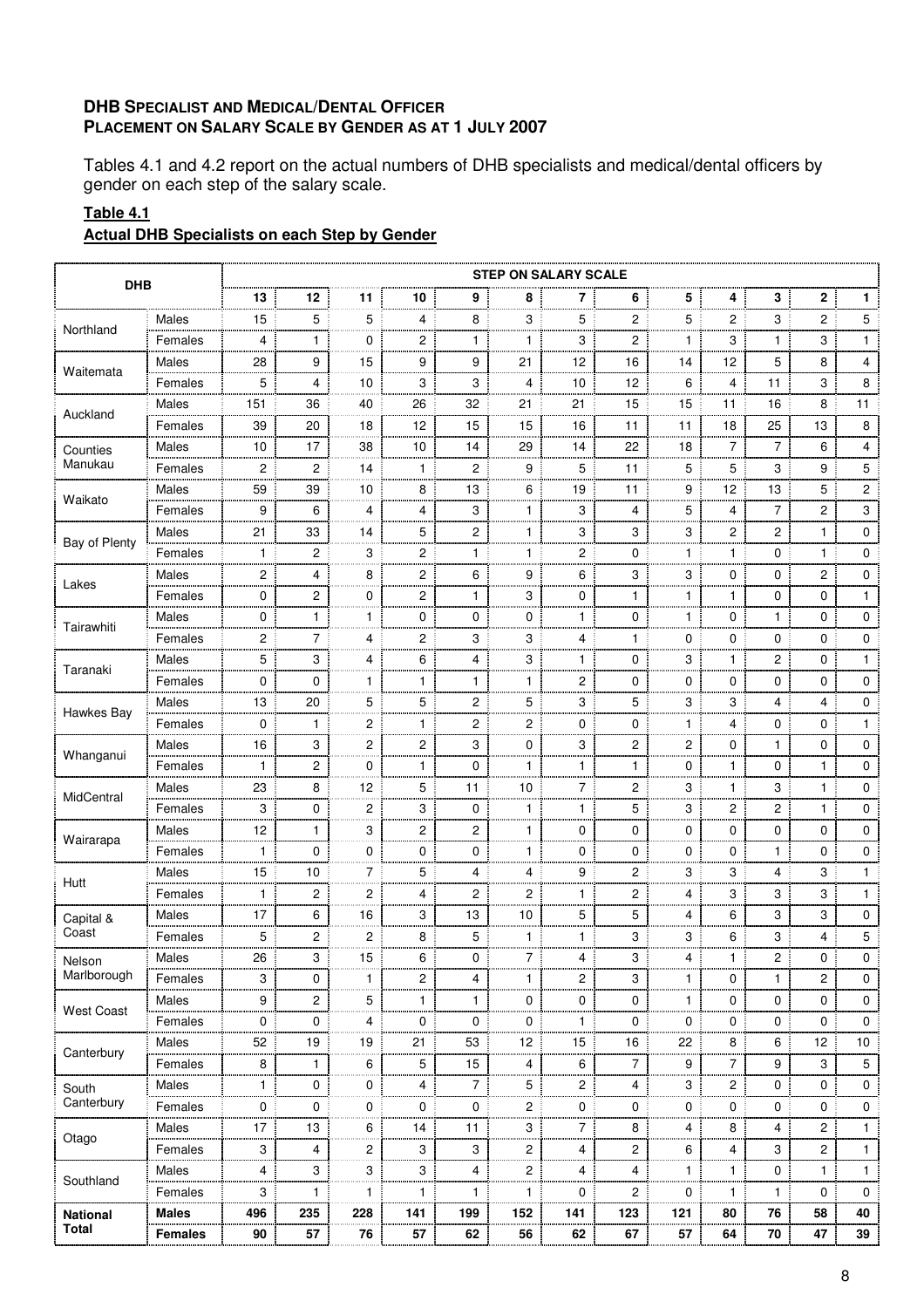| DHB                   |                |                         |                 |                |                |                | <b>STEP ON SALARY SCALE</b> |                |                |              |                |                |                |                |
|-----------------------|----------------|-------------------------|-----------------|----------------|----------------|----------------|-----------------------------|----------------|----------------|--------------|----------------|----------------|----------------|----------------|
|                       |                | 13                      | 12              | 11             | 10             | 9              | 8                           | 7              | 6              | 5            | 4              | 3              | $\mathbf{2}$   | $\mathbf{1}$   |
| Northland             | Males          | 15                      | 5               | 5              | 4              | 8              | 3                           | 5              | 2              | 5            | 2              | 3              | 2              | 5              |
|                       | Females        | 4                       | $\mathbf{1}$    | $\mathbf 0$    | 2              | 1              | $\mathbf{1}$                | 3              | 2              | $\mathbf{1}$ | 3              | $\mathbf{1}$   | 3              | $\mathbf{1}$   |
| Waitemata             | Males          | 28                      | 9               | 15             | 9              | 9              | 21                          | 12             | 16             | 14           | 12             | 5              | 8              | 4              |
|                       | Females        | 5                       | 4               | 10             | 3              | 3              | 4                           | 10             | 12             | 6            | 4              | 11             | 3              | 8              |
| Auckland              | Males          | 151                     | 36              | 40             | 26             | 32             | 21                          | 21             | 15             | 15           | 11             | 16             | 8              | 11             |
|                       | Females        | 39                      | 20              | 18             | 12             | 15             | 15                          | 16             | 11             | 11           | 18             | 25             | 13             | 8              |
| Counties Manuaku      | Males          | 10                      | 17              | 38             | 10             | 14             | 29                          | 14             | 22             | 18           | $\overline{7}$ | $\overline{7}$ | 6              | 4              |
|                       | Females        | 2                       | 2               | 14             | $\mathbf{1}$   | 2              | 9                           | 5              | 11             | 5            | 5              | 3              | 9              | 5              |
| Waikato               | Males          | 59                      | 39              | 10             | 8              | 13             | 6                           | 19             | 11             | 9            | 12             | 13             | 5              | $\overline{2}$ |
|                       | Females        | 9                       | 6               | 4              | 4              | 3              | 1                           | 3              | 4              | 5            | 4              | 7              | 2              | 3              |
| Bay of Plenty         | Males          | 21                      | 33              | 14             | 5              | $\overline{c}$ | $\mathbf{1}$                | 3              | 3              | 3            | $\overline{2}$ | $\overline{2}$ | $\mathbf{1}$   | $\Omega$       |
|                       | Females        | $\mathbf{1}$            | 2               | 3              | 2              | 1              | $\mathbf{1}$                | 2              | 0              | 1            | $\mathbf{1}$   | 0              | $\mathbf{1}$   | $\mathbf 0$    |
| Lakes                 | Males          | 2                       | 4               | 8              | 2              | 6              | 9                           | 6              | 3              | 3            | 0              | 0              | $\overline{2}$ | 0              |
|                       | Females        | 0                       | 2               | 0              | 2              | $\mathbf{1}$   | 3                           | 0              | 1              | $\mathbf{1}$ | 1              | 0              | 0              | $\mathbf{1}$   |
| Tairawhiti            | Males          | 0                       | 1               | $\mathbf{1}$   | 0              | 0              | 0                           | $\mathbf{1}$   | 0              | 1            | 0              | $\mathbf{1}$   | 0              | $\mathbf 0$    |
|                       | Females        | 2                       | $\overline{7}$  | 4              | 2              | 3              | 3                           | 4              | 1              | 0            | 0              | 0              | 0              | 0              |
| Taranaki              | Males          | 5                       | 3               | 4              | 6              | 4              | 3                           | $\mathbf{1}$   | 0              | 3            | $\mathbf{1}$   | 2              | 0              | 1              |
|                       | Females        | 0                       | 0               | 1              | 1              | 1              | 1                           | 2              | 0              | 0            | 0              | 0              | 0              | $\mathbf 0$    |
| Hawkes Bay            | Males          | 13                      | 20              | 5              | 5              | $\overline{c}$ | 5                           | 3              | 5              | 3            | 3              | 4              | 4              | $\mathbf 0$    |
|                       | Females        | $\mathbf 0$             | $\mathbf{1}$    | 2              | 1              | 2              | 2                           | 0              | 0              | 1            | 4              | 0              | 0              | $\mathbf{1}$   |
| Whanganui             | Males          | 16                      | 3               | 2              | 2              | 3              | 0                           | 3              | $\overline{c}$ | 2            | 0              | $\mathbf{1}$   | 0              | $\mathbf 0$    |
|                       | Females        | 1                       | 2               | 0              | 1              | 0              | 1                           | $\mathbf{1}$   | 1              | 0            | 1              | 0              | 1              | 0              |
| MidCentral            | Males          | 23                      | 8               | 12             | 5              | 11             | 10                          | 7              | 2              | 3            | $\mathbf{1}$   | 3              | $\mathbf{1}$   | 0              |
|                       | Females        | 3                       | 0               | 2              | 3              | 0              | 1                           | $\mathbf{1}$   | 5              | 3            | 2              | 2              | 1              | 0              |
| Wairarapa             | Males          | 12                      | $\mathbf{1}$    | 3              | $\overline{c}$ | $\overline{c}$ | $\mathbf{1}$                | 0              | 0              | 0            | $\Omega$       | 0              | 0              | $\Omega$       |
|                       | Females        | $\mathbf{1}$            | 0               | 0              | 0              | 0              | 1                           | 0              | 0              | 0            | 0              | $\mathbf{1}$   | 0              | $\Omega$       |
| Hutt                  | Males          | 15                      | 10              | 7              | 5              | 4              | 4                           | 9              | 2              | 3            | 3              | 4              | 3              | 1              |
|                       | Females        | 1                       | 2               | 2              | 4              | 2              | 2                           | $\mathbf{1}$   | 2              | 4            | 3              | 3              | 3              | $\mathbf{1}$   |
| I<br>Capital & Coast  | Males          | 17                      | 6               | 16             | 3              | 13             | 10                          | 5              | 5              | 4            | 6              | 3              | 3              | 0              |
|                       | Females        | 5                       | $\overline{c}$  | $\overline{c}$ | 8              | 5              | $\mathbf{1}$                | $\mathbf{1}$   | 3              | 3            | 6              | 3              | 4              | 5              |
| Nelson<br>Marlborough | Males          | $\overline{26}$         | 3               | 15             | 6              | $\mathbf 0$    | $\overline{7}$              | $\overline{4}$ | 3              | 4            | $\mathbf{1}$   | $\overline{2}$ | 0              | $\mathbf 0$    |
|                       | Females        | 3                       | 0               | $\mathbf{1}$   | $\overline{c}$ | 4              | $\mathbf{1}$                | $\mathbf{2}$   | 3              | 1            | 0              | $\mathbf{1}$   | $\mathbf{2}$   | $\mathbf 0$    |
| <b>West Coast</b>     | Males          | $\overline{9}$          | $\overline{c}$  | 5              | $\mathbf{1}$   | $\mathbf{1}$   | $\mathbf 0$                 | $\mathbf 0$    | 0              | 1            | 0              | 0              | 0              | $\mathbf{0}$   |
|                       | Females        | $\pmb{0}$               | 0               | $\overline{4}$ | 0              | $\mathbf 0$    | $\pmb{0}$                   | $\mathbf{1}$   | 0              | 0            | 0              | 0              | 0              | 0              |
| Canterbury            | Males          | 52                      | 19              | 19             | 21             | 53             | 12                          | 15             | 16             | 22           | 8              | 6              | 12             | 10             |
|                       | Females        | 8                       | $\mathbf{1}$    | 6              | 5              | 15             | 4                           | 6              | $\overline{7}$ | 9            | $\overline{7}$ | 9              | 3              | $\overline{5}$ |
| South Canterbury      | Males          | $\mathbf{1}$            | $\mathbf 0$     | $\mathbf 0$    | 4              | $\overline{7}$ | 5                           | $\overline{c}$ | $\overline{4}$ | 3            | $\overline{2}$ | 0              | 0              | $\mathbf{0}$   |
|                       | Females        | $\pmb{0}$               | 0               | 0              | 0              | 0              | $\overline{c}$              | 0              | 0              | 0            | 0              | 0              | 0              | 0              |
| Otago                 | Males          | 17                      | $\overline{13}$ | 6              | 14             | 11             | 3                           | $\overline{7}$ | 8              | 4            | $\overline{8}$ | $\overline{4}$ | $\overline{2}$ | $\mathbf{1}$   |
|                       | Females        | $\overline{3}$          | 4               | $\mathbf{2}$   | 3              | 3              | $\overline{2}$              | 4              | $\overline{2}$ | 6            | $\overline{4}$ | 3              | $\mathbf{2}$   | $\mathbf{1}$   |
| Southland             | Males          | $\overline{\mathbf{4}}$ | 3               | 3              | 3              | 4              | $\overline{c}$              | $\overline{4}$ | $\overline{4}$ | 1            | $\mathbf{1}$   | 0              | $\mathbf{1}$   | $\mathbf{1}$   |
|                       | Females        | 3                       | $\mathbf{1}$    | $\mathbf{1}$   | $\mathbf{1}$   | 1              | $\mathbf{1}$                | 0              | $\overline{2}$ | 0            | $\mathbf{1}$   | $\mathbf{1}$   | 0              | 0              |
| <b>National Total</b> | <b>Males</b>   | 496                     | 235             | 228            | 141            | 199            | 152                         | 141            | 123            | 121          | 80             | 76             | 58             | 40             |
|                       | <b>Females</b> | 90                      | 57              | 76             | 57             | 62             | 56                          | 62             | 67             | 57           | 64             | 70             | 47             | 39             |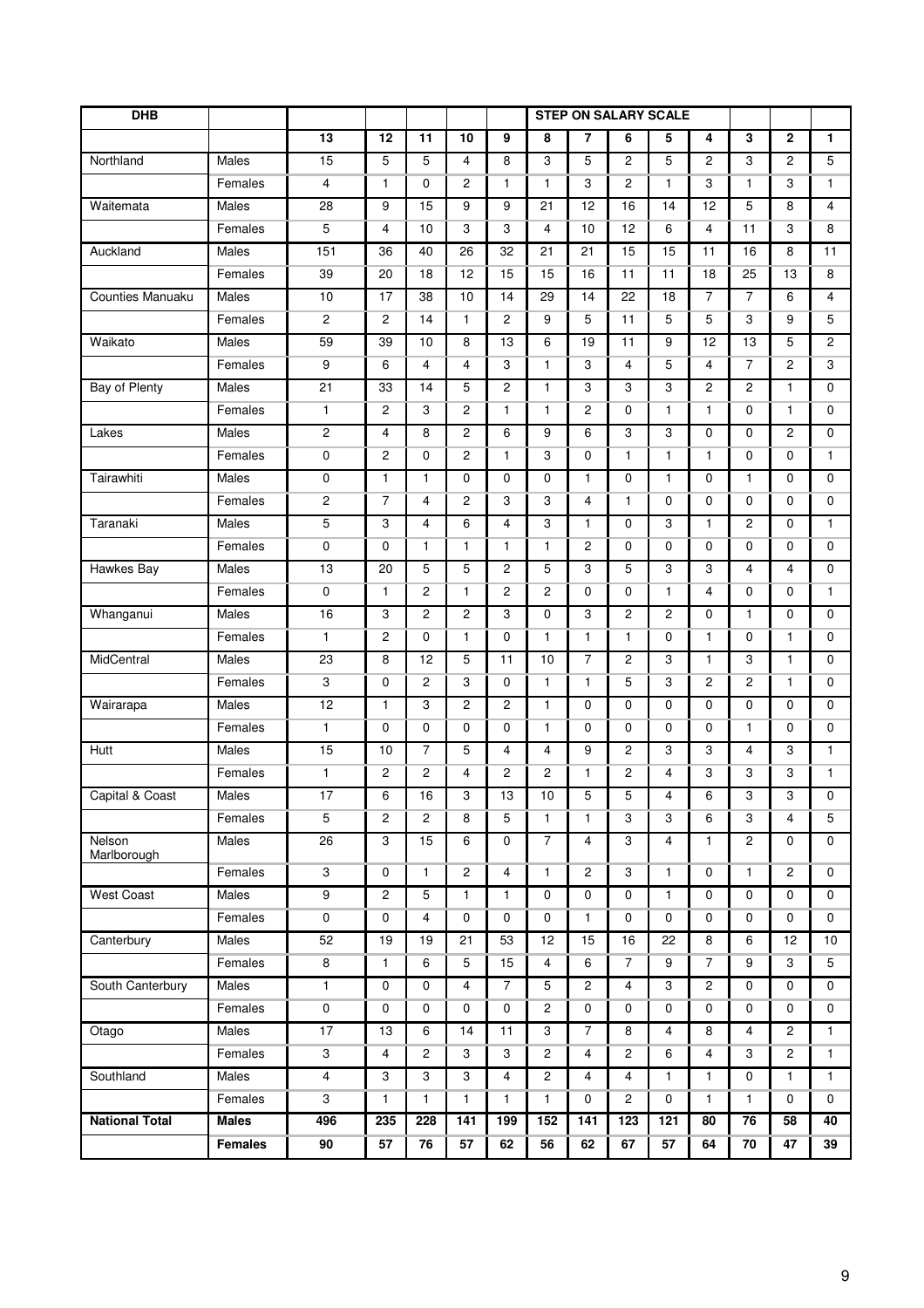# **Table 4.2 Actual DHB Medical and Dental Officers on each Step by Gender**

| <b>DHB</b>            |                |                |                |                |    |                | <b>STEP ON SALARY SCALE</b> |    |                |              |              |              |              |    |
|-----------------------|----------------|----------------|----------------|----------------|----|----------------|-----------------------------|----|----------------|--------------|--------------|--------------|--------------|----|
|                       |                | 13             | 12             | 11             | 10 | 9              | 8                           | 7  | 6              | 5            | 4            | 3            | $\mathbf{2}$ | 1  |
| Northland             | Males          | 5              | 1              | 1              | 0  | 0              | 1                           | 2  | 1              | 0            | 2            | 0            | 0            | 0  |
|                       | Females        | 1              | 0              | 0<br>min       | 1  | 1              | 0                           | 2  | 2              | 0            | 4            | 1            | 0            | 2  |
|                       | Males          | 9              | 15             | 6              | 3  | 1              | 1                           | 1  | 0              | 0            | 0            | 0            | 0            | 2  |
| Waitemata             | Females        | 9              | 5              | 3              | 2  | 2              | 3                           | 1  | $\mathbf{1}$   | 0            | 0            | 0            | 0            | 1  |
|                       | Males          | 8              | 3              | 5              | 4  | 1              | 1                           | 1  | 0              | 0            | 4            | 1            | 5            | 9  |
| Auckland              | Females        | 14             | 2              | 4              | 2  | 1              | 3                           | 2  | 1              | 1            | 0            | 2            | 1            | 12 |
| Counties              | Males          | 5              | 2              | 3              | 2  | 0              | 0                           | 0  | 0              | 0            | 0            | 0            | 0            | 0  |
| Manukau               | Females        | $\overline{c}$ | 1              | 0              | 0  | 0              | 0                           | 0  | 0              | 0            | 0            | 0            | 0            | 0  |
|                       | Males          | 0              | 4              | 4              | 2  | 2              | 1                           | 2  | 0              | 1            | 0            | 0            | 0            | 0  |
| Waikato               | Females        | 0              | 2              | 1              | 0  | 2              | 0                           | 3  | $\mathbf{1}$   | 2            | 0            | 0            | 0            | 0  |
|                       | Males          | 5              | 1.             | 1              | 1  | 1              | 1                           | 1  | 0              | 0            | 0            | 0            | 0            | 0  |
| Bay of Plenty         | Females        | 4              | 1              | 0              | 2  | 2              | 2                           | 0  | $\mathbf{1}$   | 0            | 0            | 0            | 0            | 0  |
|                       | Males          | 3              | 0              | 1              | 0  | 0              | 0                           | 0  | 0              | 0            | 0            | 0            | 0            | 0  |
| Lakes                 | Females        | 1              | 0              | 0              | 2  | 0              | 1                           | 0  | 0              | 0            | 0            | 0            | 0            | 0  |
|                       | Males          | 1              | 0              | $\mathbf{1}$   | 0  | $\mathbf{1}$   | 0                           | 0  | 0              | 0            | 0            | 0            | 0            | 0  |
| Tairawhiti            | Females        | 2              | 0              | 1              | 0  | 0              | 0                           | 0  | 0              | 0            | 0            | 0            | 0            | 0  |
|                       | Males          | 1              | 1              | min<br>5       | 3  | 0              | 0                           | 1  | 0              | 1            | 0            | 1            | 0            | 1  |
| Taranaki              | Females        | 1              | 0              | 2              | 0  | 1              | 0                           | 2  | $\mathbf{1}$   | 2            | 0            | 0            | 0            | 0  |
|                       | Males          | 6              | 1              | 0              | 0  | 0              | 0                           | 0  | 0              | 1            | 0            | 0            | 0            | 0  |
| Hawkes Bay            | Females        | 1              | 1              | 1              | 0  | 0              | 0                           | 0  | 1              | 0            | 0            | 0            | 0            | 0  |
| Whanganui             | Males          | 3              | 0              | 2              | 0  | 0              | 0                           | 0  | 0              | 0            | 0            | 0            | 0            | 0  |
|                       | Females        | 0              | 0              | 0              | 0  | 0              | 0                           | 0  | 0              | 0            | 0            | 0            | 0            | 0  |
|                       | Males          | 1              | 1              | 0              | 1  | 0              | 0                           | 1  | 1              | 0            | 0            | 0            | 0            | 0  |
| MidCentral            | Females        | 5              | 1.             | 1              | 3  | 0              | 0                           | 1  | 0              | 0            | 0            | 0            | 0            | 0  |
|                       | Males          | 1              | 1              | 0              | 0  | 0              | 0                           | 0  | 0              | 0            | 0            | 0            | 0            | 0  |
| Wairarapa             | Females        | 0              | 1              | 0              | 0  | 0              | 0                           | 0  | 0              | 0            | 0            | 0            | 0            | 0  |
|                       | Males          | 3              | 1              | 3              | 0  | 0              | 1                           | 0  | 0              | 0            | 1            | 0            | 0            | 0  |
| Hutt                  | Females        | 0              | 1              | 1              | 0  | 1              | 0                           | 0  | 0              | 1            | 0            | 0            | 0            | 0  |
|                       | Males          | 6              | 5              | 0              | 1  | 0              | 0                           | 0  | 0              | 0            | 0            | 0            | 0            | 0  |
| Capital &<br>Coast    |                |                |                |                |    |                |                             |    |                |              |              |              |              |    |
|                       | Females        | 9              | 2              | 3              | 0  | 0              | 0                           | 2  | 0              | 0            | 0            | 0            | 0            | 0  |
| Nelson<br>Marlborough | Males          | 5              | 1              | З              | 1  | 0              | 2                           | 0  | 0              | 1            | 0            | 0            | 0            | 0  |
|                       | Females        | 4              | 1              | 3              | 1  | 0              | 2                           | 0  | 0              | 0            | 0            | 0            | 0            | 0  |
| <b>West Coast</b>     | Males          | 2              | 1              | 2              | 0  | 0              | 0                           | 0  | 0              | 0            | 0            | 0            | 0            | 0  |
|                       | Females        | 2              | 0              | 1              | 0  | 0              | 0                           | 0  | 0              | 0            | 0            | 0            | 0            | 0  |
| Canterbury            | Males          | 5              | $\overline{c}$ | 8              | 2  | 1              | 1                           | 1  | $\overline{c}$ | 1            | 0            | 5            | 0            | 1  |
|                       | Females        | $\overline{c}$ | $\mathbf{2}$   | 3              | 5  | 1              | 4                           | 4  | $\overline{2}$ | $\mathbf{2}$ | $\mathbf{1}$ | $\mathbf{1}$ | 0            | 0  |
| South                 | Males          | 1              | 0              | 0              | 0  | 0              | 0                           | 0  | 0              | 0            | 0            | 0            | 0            | 0  |
| Canterbury            | Females        | 2              | $\mathbf{1}$   | 0              | 0  | 0              | 0                           | 0  | 0              | 0            | 0            | 0            | 0            | 0  |
| Otago                 | Males          | $\overline{c}$ | $\mathbf{1}$   | 1              | 0  | 0              | 0                           | 1  | 0              | 0            | 0            | 0            | 0            | 0  |
|                       | Females        | 0              | 0              | 1<br>ana.      | 0  | 0              | 0                           | 1  | 0              | 2            | 1            | 1            | 0            | 0  |
| Southland             | Males          | 0              | 0              | $\overline{c}$ | 0  | 1              | 0                           | 2  | 0              | 0            | 0            | 0            | 0            | 0  |
|                       | Females        | $\mathbf 0$    | 0              | 0              | 3  | $\overline{c}$ | 1                           | 1  | 1              | 0            | 0            | 0            | 0            | 0  |
| <b>National</b>       | <b>Males</b>   | 72             | 41             | 48             | 20 | 8              | 9                           | 13 | 4              | 5            | 7            | 7            | 5            | 13 |
| <b>Total</b>          | <b>Females</b> | 59             | 21             | 25             | 21 | 13             | 16                          | 19 | 11             | 10           | 6            | 5            | 1            | 15 |